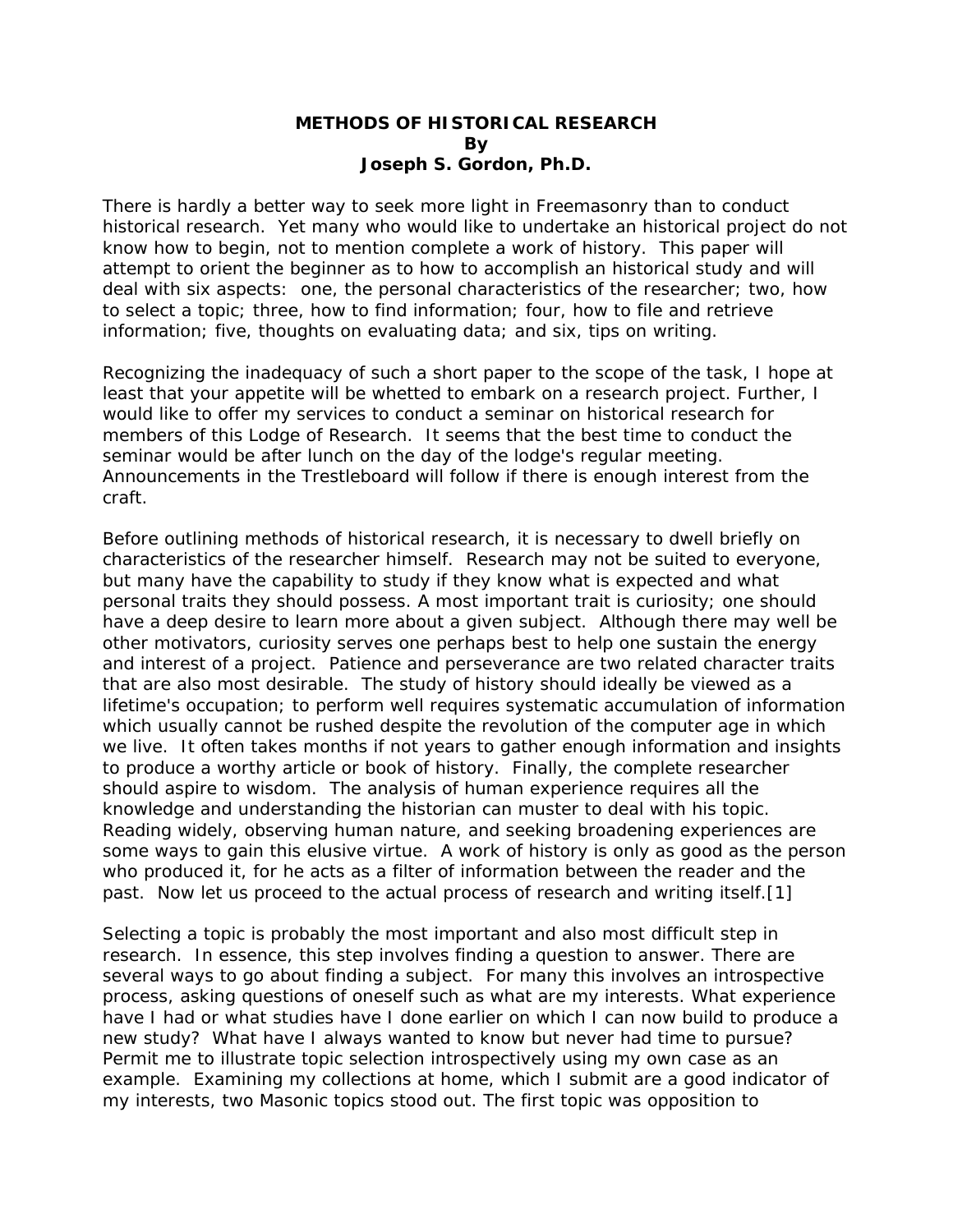Freemasonry in Nazi Germany; I had collected a number of books written by Nazis in the 1930's vilifying Freemasonry, which the Nazis considered to be one of their arch enemies along with Jews and communists.[2] This seems to be a rich field to explore. Second, I noticed that I had been collecting a lot of Masonic music, which included a two-record album of music Mozart had written for the craft. Also found in my library were three volumes of music published in Berlin in 1834 for the Grand Lodge in Berlin.[3]

There are many questions one could ask about this music: who wrote the latter? How was it used in the Lodge? What influenced the writing of such music? Did other lodges in the world use the music? Could we not perform this music as part of an historical discussion and perhaps incorporate its use in lodges in the United States.

Another method to select a topic is sometimes called the "general specific" technique. The idea is to start reading in general words (on Freemasonry) until one finds a specific topic that attracts attention.[4] Then pursue this topic. I used this method in selecting the topic for my master's thesis. Knowing that I was interested in general in the period of the French Revolution, I began reading about this great event until a footnote caught my eye about a German scientist who sailed around the world with Captain Cook and later tried to import democracy into Germany during the French Revolution. The biography of this scientist, Georg Forster (1754-94) became the subject not only of my master's thesis but also of my doctoral dissertation.

Some historians consider availability of sources, especially primary or unpublished sources, to be a determining factor in choosing a subject. If one knows of the existence of information such as lodge records, correspondence, diaries, or other documents of the past, these can serve as the basis of a study. Many of us have access to such valuable information right in our own lodges or homes and never thought to exploit it. Although it is not absolutely necessary to employ primary sources in order to gain respectability as an historian, it is at least an indicator that one is exploring a fresh subject if one can determine that these sources have not been tapped or at least not exhausted if already used.

A final way to find a topic is to consult other historians for their advice. Most would be more than willing to assist and can often save you months of wasted effort; experienced researchers often encounter more good topics than they can possible handle themselves. One of the best pieces of advice I ever received was from an old German professor who urged me to become a letter-writer. Introduce yourself, share ideas, obtain assistance, and join in the fraternity of historians. Writing letters is helpful, of course, not only in finding a topic but also in learning about new sources of information published and unpublished as well as discovering other historians who may be working in your field.

Before leaving the question of topic selection, permit me a comment on the quality of topics. It strikes me that Masonic research has been quite one-sided, too often focusing on internal rather than external matters. By internal I mean studies on ritual or the furnishings of the lodge, e.g., the origins of the gavel. Somewhat neglected it seems have been studies on the relationship of Freemasonry to the outside world.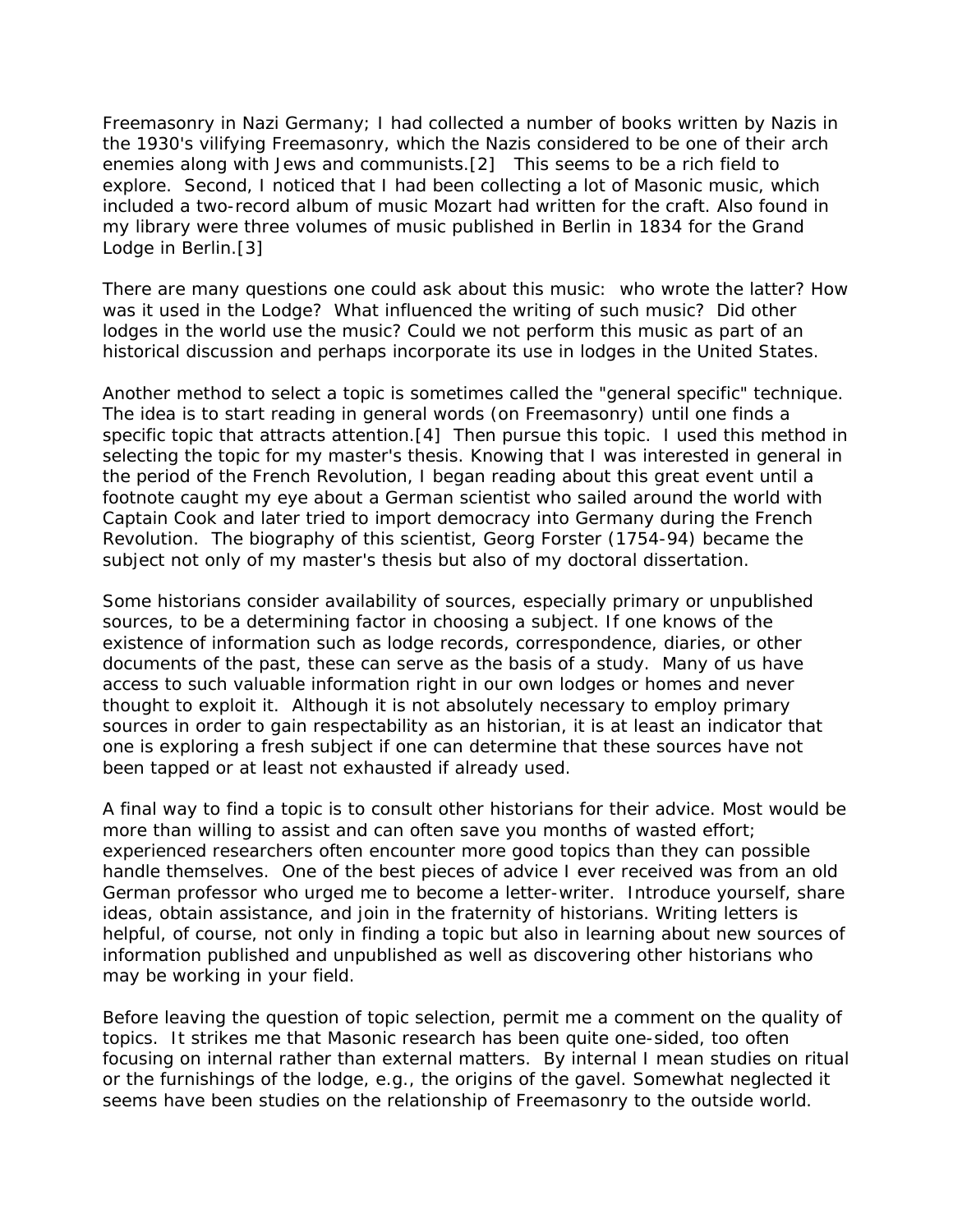For example, I have long been interested in the role of Masonry in the American and French Revolutions. While some studies have appeared on these subjects, most have been of poor quality and few have been written by Masons. A recent book on Masonry's interaction with the general society is Lynn Dumenil's "Freemasonry and American Culture".[5]Although written by a woman with no apparent connection to Freemasonry, the book is a solid piece of research that chronicles how the craft evolved in the 19th century and adapted successfully to the changing social environment. By the way, such a book is recommended reading for today's Masons who are struggling with this very problem of declining membership during a period of dramatic change in our society.

Finding information is easily the most time-consuming phase of a research project. We all have some idea as to where information can be found -primarily in a library, but most college graduates are completely unfamiliar with how to use a library. Yes, we all spent a lot of time there in college, but most (including me, I must confess) were more involved in socializing or sleeping than anything else.

Thus, the first step is to take a bit of time to become familiar with the workings of a good library and to gain an acquaintanceship with the major tools of gaining access to its holdings. At the school of hard knocks I have collected three tips about using a library that I would like to share. First, be redundant in searching for information. Although computers are taking over this field, I urge you to use all possible ways of determining the holdings of a library: e.g., card catalogues, indices, and bibliographies. There does not yet exist, not do I expect that any system will ever be created that contains all the information one seeks. Second, become a browser. When fetching a book from the stacks, take a minute to scan the other books in the area.In a well organized library, related books are usually stored together and one can usually expand the yield of the search by merely browsing. Furthermore, the serendipity phenomenon can often take place; one can sometimes find a book on the shelf by chance that may be the most important source for one's entire project. Once I found an important book on the shelf that was not listed in the catalogue and that the librarian did not know existed. Third, ask the reference librarian for assistance. Many beginning researchers are loathe to ask for help fearing perhaps that they will reveal their ignorance by asking a question. But that is why the librarian is sitting there and this person has been trained and is usually most anxious to aid nice people like ourselves.

Historians are somewhat handicapped in finding information compared to students of contemporary affairs, who have many more research aids at their disposal. But some of these aids can be of value to historians as well, such as the guides to journal literature, "The Social Science Index" or the "Public Affairs Information Service". Historians can also benefit from "The Readers Guide to Periodical Literature" and newspaper indices such as the "New York Times Index". Manuscripts are usually catalogued in most countries; in the United States there is the "National Union Catalogue of Manuscripts". Many countries also have agencies such as England's Historical Manuscripts Commission that will assist researchers in finding unpublished material, letters, diaries, and the like. Again, letter-writing is an invaluable tool in discovering sources of information.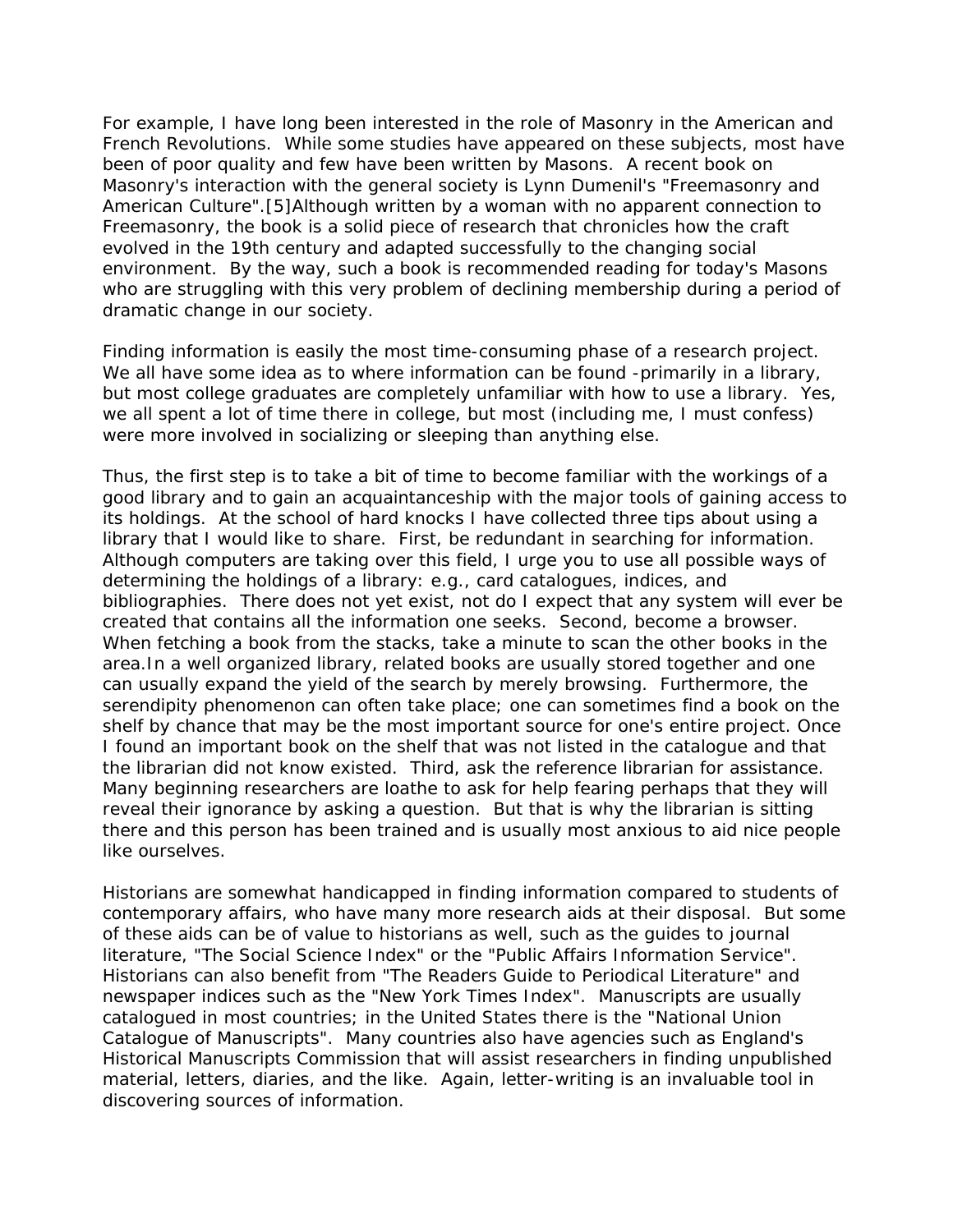Historians of Freemasonry have an even greater handicap than the average historian. There is no one library to my knowledge in the country that contains a really comprehensive collection. In the Washington area, the two best libraries are located at the George Washington Masonic Memorial and at the Scottish Rite Temple on 16th Street. Although there are many Masonic publications that appear in the United States and Europe, there does not appear to be any index for the researcher. (Appended to this paper in Appendix 2 is a list of American publications cited in Dumenil's book). Probably the best journal of Masonic history is "Ars Quatuor Coronatorum", published by Quatuor Coronati Lodge in London, the "premier lodge of Masonic research in the world". One can easily join the Corresponding Circle of this lodge and obtain copies of the journal for the nominal cost of membership. Masons are also not very well served with quick reference works where one can easily flesh out and give authority to a given point with a pertinent fact. Many of the lexicons that have appeared are of questionable value, although one handy source is quite useful, Pick & Knight, "The Pocket History of Freemasonry".[6]

Although much of research is quite tedious, there is the excitement of the historian as detective, where one's imagination and inventiveness can run wild. Hunting for information and places to find it outside of the standard library is an important part of our task in many projects. The various kinds of government records: census, criminal, court cases, tax rolls, immigration information, and diplomatic correspondence can be treasure troves of useful material. Perhaps a short summary of my own research on the biography of Georg Forster could well illustrate the point. Having located his letters and diaries that had been published as well as all of his own published works, I prepared to travel to England to try to reconstruct his life there during the period 1766-1778. I first made a list of all the names of persons and institutions mentioned and wrote to each of the latter such as the Royal Society in London to ask permission to consult their records. Before leaving for London, I also consulted the manuscript catalogues of other countries; finding papers of these people listed as being held in various libraries around the world, I wrote to each archive or library and ordered copies of materials pertaining to Forster. Arriving in London, we (my wife came along to help) then searched the listings for some 200 names at the Historical Manuscript Commission and found further locations of pertinent materials. One of the best finds was a multi-volume diary manuscript of one of his closest friends, located in the British Museum. The diary mentioned my subject almost every entry. Other finds included the following. The Royal Society had original letters written by Forster as well as minutes of meetings that mentioned him frequently. Tax records revealed the amount of his payments which helped paint a picture of the family's financial status. Business records corroborated the firm where he was an apprentice and described the nature of the international trading company. British Admiralty records contained information in the form of correspondence, ship logs, and diaries of the crew which revealed much information about Forster's voyage around the world with Captain Cook. All of this information and more permitted rather a detailed sketch of Forster's life while living in England.[7]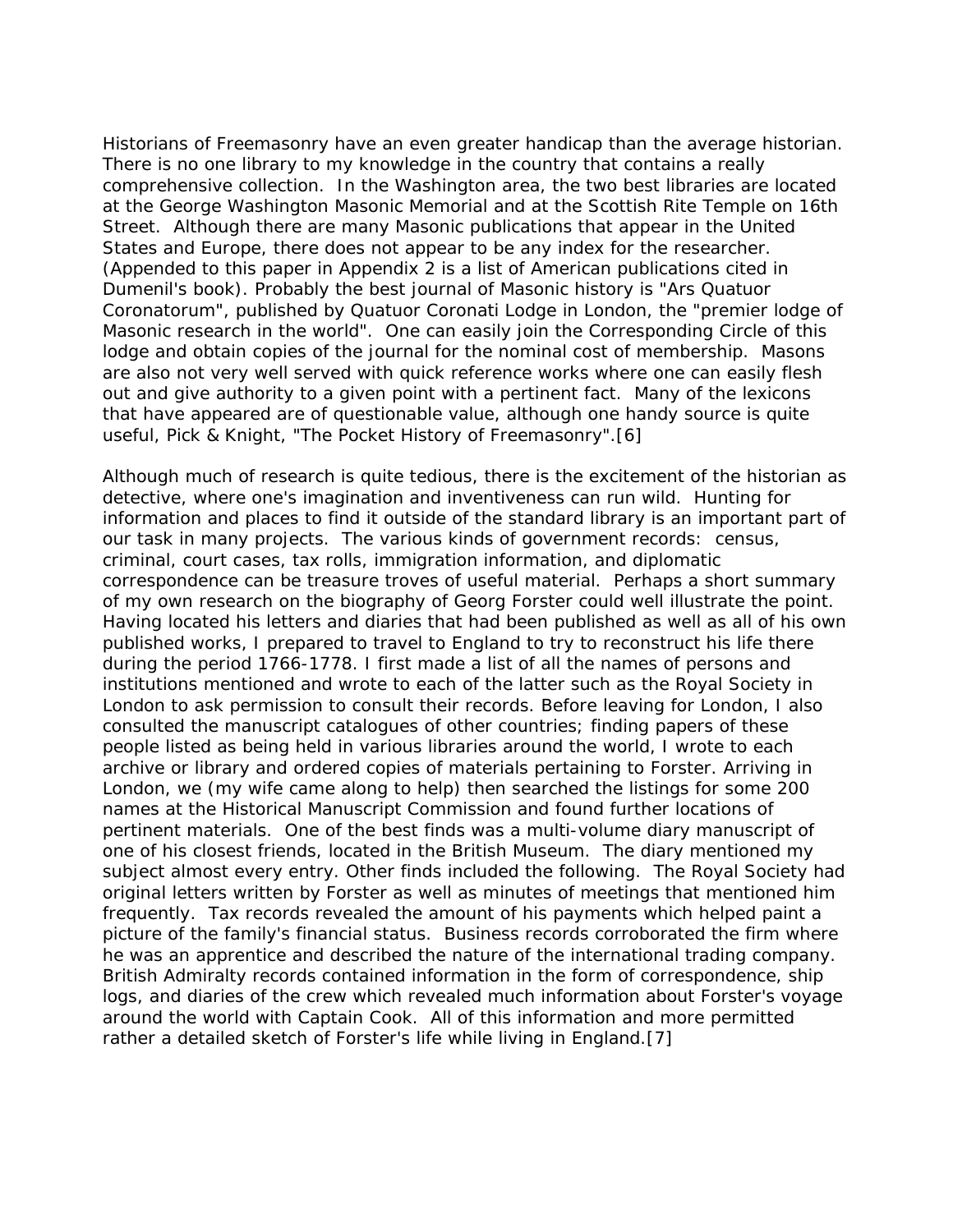One should not have the impression, however, that the historian as detective is uninterrupted joy. If there is a five percent return on one's effort in such a search that would be considered a lot. But that five percent can make your day (not to mention your month sometimes). One area where we encountered particular frustration involved Forster's Masonic life in England. Having read that his father was a Mason, I wrote to the Grand Lodge of England which answered that he was indeed made a Mason in Warrington, England, in 1766. Alas, the Warrington Lodge, which was founded in 1764 and had continuous records from 1790, had lost the minute book that would have contained the information we sought.

Collection a lot of information over a long period of time, as is usually the case in an historical project, requires a system of retrieval. Otherwise, it is maddening to know that there is a crucial bit of information someplace but it cannot be found when needed. No one can dictate what technology should be used -file cards, computer files, Xerox files, or notebooks. The main thing is that there is a system and each individual designs his own to suite his style. It is important to remember that the system must be used from the very beginning to avoid losing time to go back and do it right later. Virtually all researchers use some kind of double entry system that is based on two pillars; bibliography and substantive information. Accurate records must be kept of bibliography. This may sound overly pedantic, but one must be sure to use the proper format for bibliographic entries from the very beginning, which saves one from having to waste costly time redoing citations. Most academics use Kate Turabian, "A Manual for Writers of Term Papers, Theses, and Dissertations".[8] But if one intends to publish an article in a particular journal, it is wise to note the style guide that is used, because editors frequently have their own variations. I still use 3x5 note cards kept in a shoe box for my bibliography. If you are unable to memorize the proper format for the basic kinds of citations, i.e., books and articles, make sample cards to have handy for reference. My bibliography cards contain much more information than just the mere citation; I use them as a running account of the history and utility of each source. For example, I always record the library number of the book, should I have to find the book again. I keep a record of the libraries consulted for the work (whether I found it there or not) to prevent going to the wrong library. An evaluation of the work should be briefly noted - its usefulness, strengths and weaknesses, and bias of the author. Finally, I also note the source where I found the work cited for use primarily in ordering from inter-library loan. Libraries require the source of a citation before accepting a loan request, because there are occasionally works cited that never existed and librarians like to verify the information before trying to find the work for the customer.

The other pillar of a double-entry system, the substantive information, is crossreferenced with the bibliographical. Information should be filed in the following manner. Divide the project into categories, if possible, at the beginning. The categories usually correspond to the major sections of the study. When taking notes while consulting each work, note the source each time along with the information. In addition, use a separate location for each category for each work. Because this description can be confusing, let me illustrate using note cards. While extracting information from a book, make a separate note card for each of the categories of information, where applicable of course. Whenever a work is consulted, continue the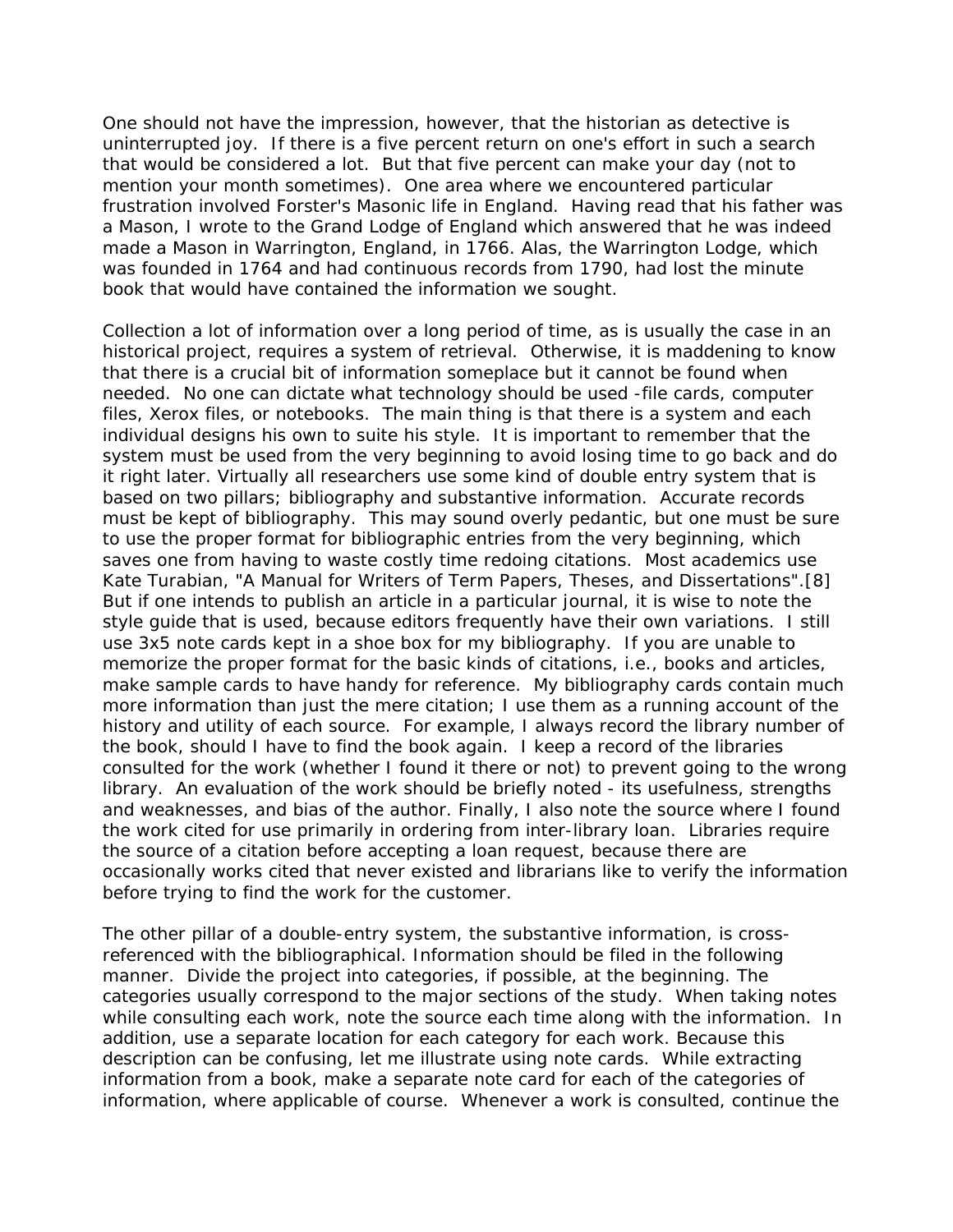procedure. When the information-gathering is complete, one can arrange the cards by categories from all the sources, ready to write. In this way, all the cards pertaining to a given section can be grouped together in preparation for analyzing and writing up the information. Where I used note cards as an example, others could just as well use computer files, folders of Xerox copies, or notebooks in the same way. The main point is that one uses a system which permits organizing large amounts of information while keeping track of the sources at the same time.

Evaluating the information and its sources is a continuing process from the beginning to the very end of a project. Finding the truth is the object of this aspect of research and may be especially difficult to accomplish when studying Freemasonry. The craft is permeated with myths, legends, and symbolism which greatly enrich its message. But this richness can complicate the work of the historian whose task is to separate myths from reality. But the symbolism of Masonry is but one pitfall that can sidetrack the historian. He may have problems with logic which can lead to false conclusions or interpretation of material, as is well discussed in David Hackett Fischer's book, "Historians' Fallacies".[9] One of the many examples he cites is false causation; there may be a chronological connection between two events, but it may be false to draw a cause-and-effect conclusion. For example, Pete fires a pistol and immediately afterwards John falls dead. While it is possible and perhaps probable that Pete killed John, it may be that John died of a heart attack and was never shot. Frequently historians are led astray because there was intentional deception in the information. George Forster's wife, for example, altered her husband's letters, which she published, in order to present herself in a more favorable light having been caught cheating in the marriage. Historians unaware of her deception painted a much rosier picture of the Forster marriage than was true until archival research discovered the truth. Frequently deception is involved unintentionally as people normally tend to exaggerate, place themselves in a better light, or memory fades and tends to forget the bad and accentuate the good.

In addition to deception, there is often the temptation of the good story that becomes repeated in numerous accounts without anyone really checking its veracity. Such stories have become fact for most of us - Mussolini made the trains run on time; Galileo dropped weights from the Tower of Pisa; and Newton discovered gravitation under an apple tree - are all apparently myths.[10]

Besides problems with interpretation of evidence, the historian needs also to be on his guard for bias in secondary works of history. Everyone has some prejudice stemming from one's background, upbringing and environment, and it is impossible to eliminate prejudice from coloring one's interpretation of history. The historian must therefore seek to evaluate the bias of other historians in order to judiciously make use of the work. A good way to try to ascertain the perspective of an author is to find reviews of his work in journals or periodicals. Book reviews are usually listed in the "Book Review Digest".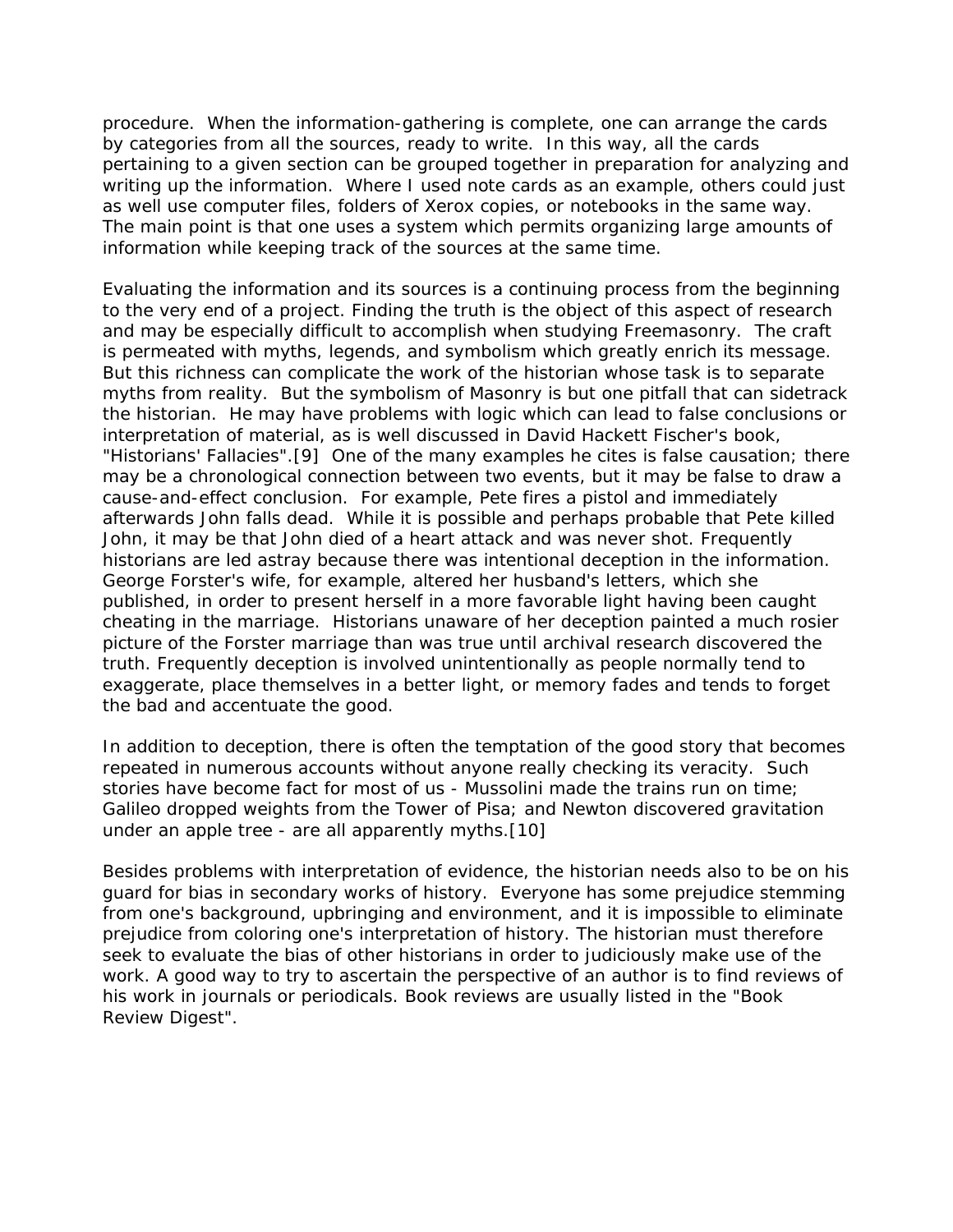The final aspect of the historical project is the actual writing. Without getting into the mechanics of writing, I would like to mention some points concerning organization and style. Works of history are frequently considered uninteresting (and Masonic history may have more than its share in this category). This situation can often be traced to problems of organization: many words lack focus. To give this focus, the work needs to address a major question, there must be a reason that this piece is written. Too often facts are merely related without any real meaning to the reader. The author seems proud to have collected information and it became interesting to him. But to involve the reader there should be an angle to explore. Does this specific research shed light on a general question that many a ready may understand? Does the author take a position on a controversial issue? How does the research advance our understanding of Freemasonry? If such questions can underlie the organization of an historical work, the readability should be greatly increased. One pitfall needs to be avoided, however. Many historians, especially beginners, tend to get bogged down in providing the reader background information that they almost forget to deal with their main topic. While the reader should not be left in the dark about the context of the study, a few sentences of orientation are usually sufficient, especially in an article.

Readability is further enhanced by two almost contradictory practices of the historian. First, one should attempt to immerse one's self in the subject as if actually living in the period studied. Reading widely to accumulate knowledge of everyday life, eating, travel, view of the world help the historian not only to enrich his study with pertinent detail but also to evaluate sources of information using the information as a filter. At the same time, the historian must be able to treat his subject with detachment, seeing its blemishes as well as its good side. It seems to be the natural tendency of most researchers to fall in love (or sometimes to hate) one's subject resulting in a distorted picture. Realizing this pitfall, one should strive to achieve a balance and even-handed judgement.

In order to improve one's writing ability one should analyze samples of recognized good historical prose, such as is usually found in "American Heritage" magazine. By paying attention to good writing both consciously and unconsciously one can improve one's own style. My doctoral advisor introduced me to the unconscious method when I began writing my long opus after I submitted the first chapter which was stylistically a bit rough. He gave me a volume of essays by Samuel Eliot Morrison, whom he considered to be the best writer of American English, and urged me to read aloud 15 minutes each day. Skeptically, I followed his advice and was surprised to see how my style changed for the better in a short period of time.

As in most human endeavors, when the mystery is removed and one has some inkling of how something is done, much can be accomplished. So it is hoped with this short essay on historical methodology that interest will be stimulated in a common effort to enrich our experience in Masonry through historical research.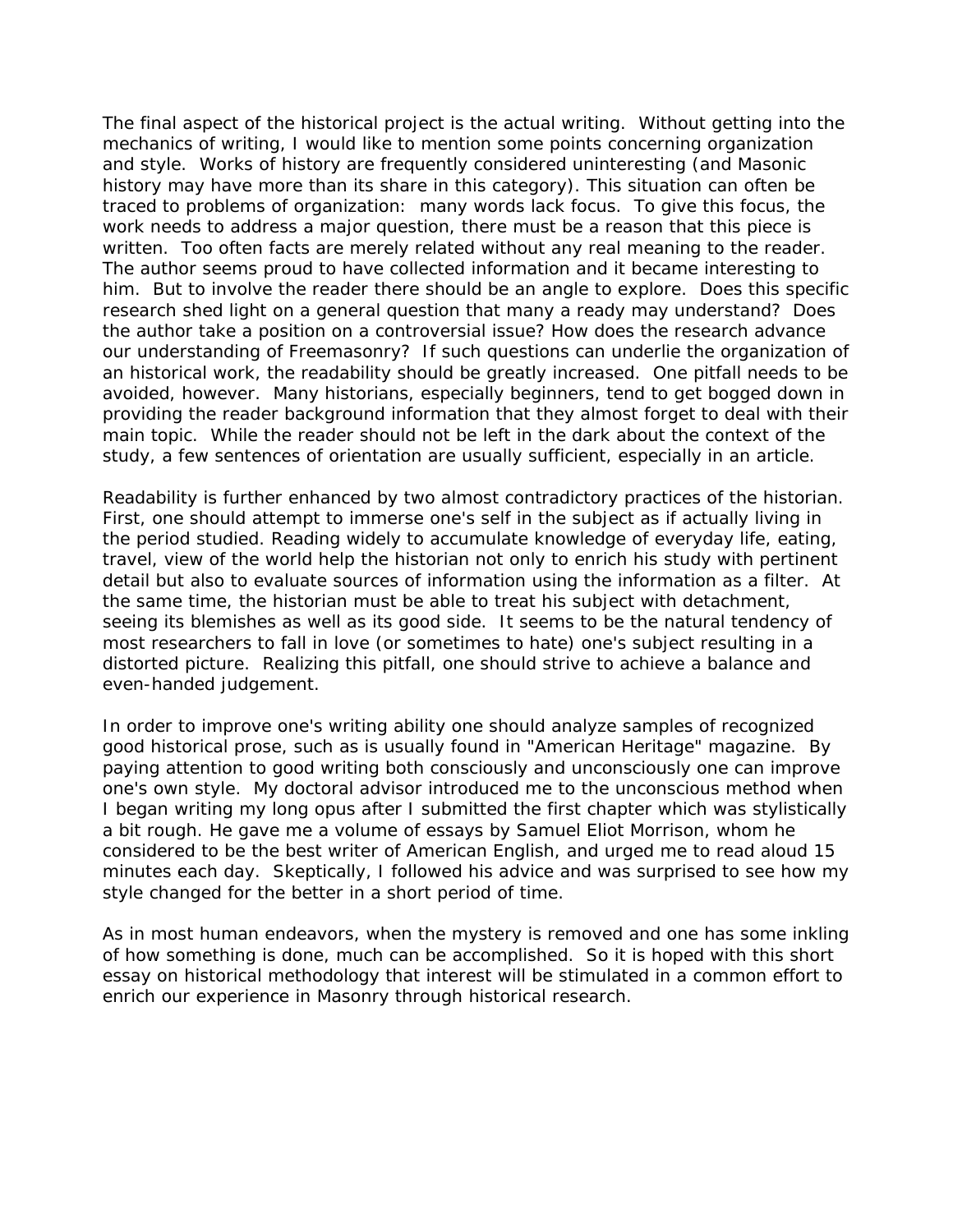NOTES:[1] An excellent one-volume guide to historical research is JacquesBarzun and Henry F. Graff, "The Modern Researcher", 4th ed. NewYork: Harcourt Brace Jovanovich, 1985.

[2] For example, Paul Siabertz, "Freimaurer im Kampf um die Macht",(Hamburg: Hanseatische Verlagsanstalt, 1938), and Felix FranzEgon Lutzeler, "Hinter den Kulissen der Weltgeschichte", 2vols, 2d ed. (Leipzig: Helingische Verlagsanstalt, 1937).

[3] Mozart, "Complete Masonic Music" (Turnabout TV 34213-14);"Neues Gesangbuch fur die grobe National-Mutterloge zu den dreiWeltkugeln in Berlin und deren Tochterlogen" (Berlin: JonasBrothers, 1834).

[4] William Adrian Brown, curator of the George Washington MasonicNational Memorial was kind enough to provide a list of what heconsiders to be basic reading in Masonry which is contained inAppendix 1.

[5] (Princeton: Princeton University Press, 1984).

[6] Fifth edition (London: Frederick Muller, 1969).

[7] Joseph S. Gordon, Reinhold and Georg Forster in England, 1766-1780 (dissertation Duke University, 1975).

[8] Fourth edition (Chicago: University of Chicago Press, 1973).

[9] (New York: Harper Torchbooks, 1970).

[10] Robin W. Winks, ed., "The Historian as Detective: Essays on Evidence" (New York: Harper Torchbooks, 1968).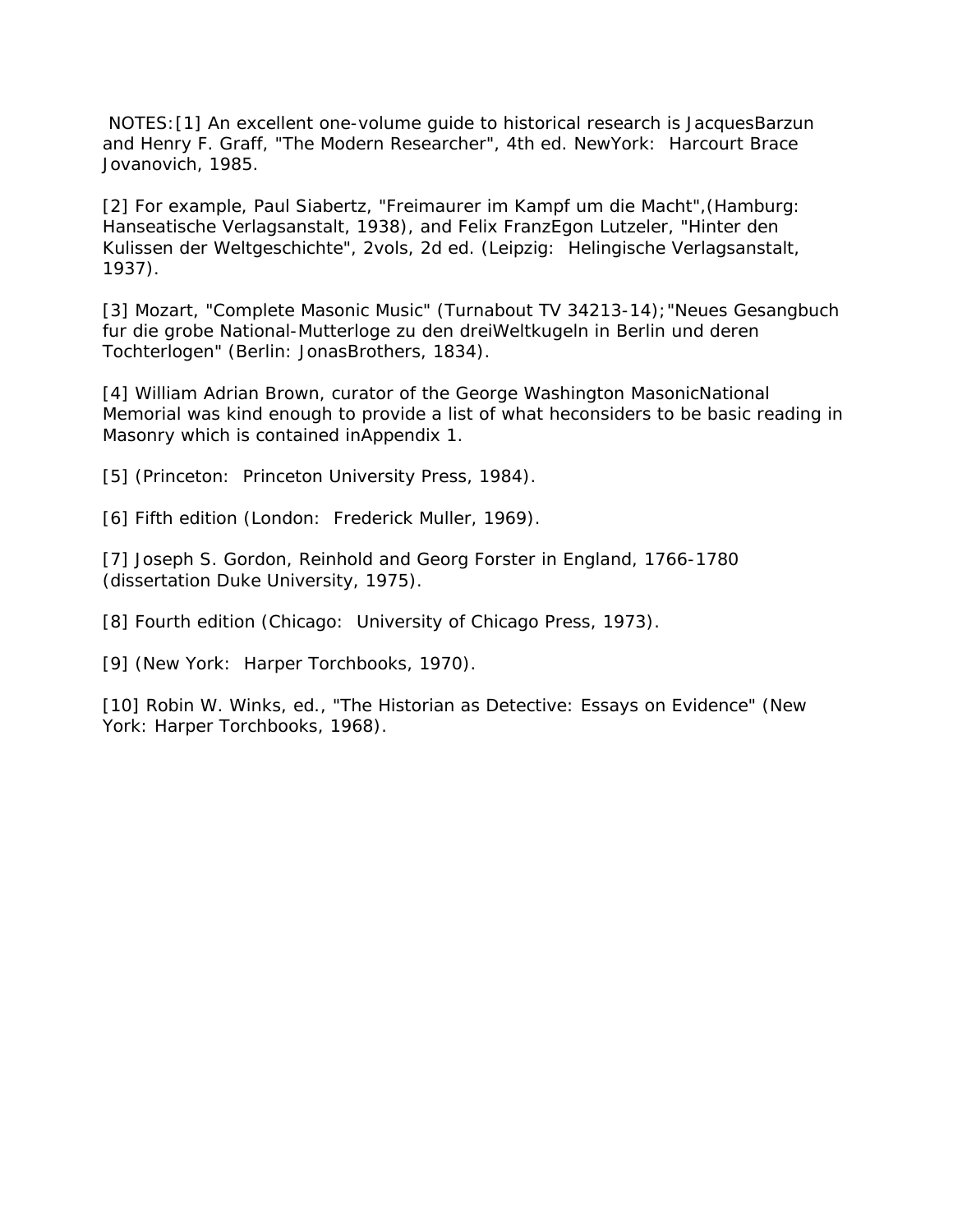## **Appendix 1**

GENERAL WORKS ON FREEMASONRY (Provided By William Adrian Brown) History of Ancient Egypt, Rawlinson Egypt's Place in History, Bunsen Ancient Egyptians, Wilkinson Records of the past, Birch Egypt from the Earliest Times, Birch Secret Societies of all ages and Countries, Heckerthorn The Ehsenes, Ginsbury The Ghostics, King The Mysteries of Freemasonry, Fellows Alphabets of the seven Planets, Von Hammer History of Architecture, Fergussen On Architecture, Hope History of Art, Lubke Archaeologa (A Compilation), Zion Acta Latomorum, Thory Historie des ancennes Corporations, Onin Lacroix The Romans in Britain, C. Coote History and development of the Guilds, Brentano English Guilds, Smith The History of Freemasonry (London Edition), Carson American Edition of the Same, Carson Masonic Sketches and Reprints, Hughan Early History and Antiquities of Freemasonry, Fort History of Freemasonry in Europe, Rebold History of Freemasonry, Laurie History of Freemasonry, Findel History of Freemasonry, Krause History of Freemasonry and Concordant Orders Masonic History and Digest, Mitchell Origin and Early History of Freemasonry, Steinbrenner Masonic History, The A&A Scottish Rite, Folger History of the Knights Templars, Addison History of the Knights Templars, De Vogue Illustrations of Freemasonry, Preston The Traditions of Freemasonry, Preston Land Marks of Freemasonry, Oliver Constitutions, Anderson Ahiman Rezon, Dermott Encyclopedia of Freemasonry, Mackey Royal Cyclopaedia of Freemasonry, English Encyclopaedia of Biblical Literature, Kitto Chamber's Encyclopaedia, Chamber Dictionary of the Bible, Smith Clark's Commentariesm, Clark Decline and Fall of the Roman Empire, Gibbon History of Germany, Kolrausch History of England, Macauley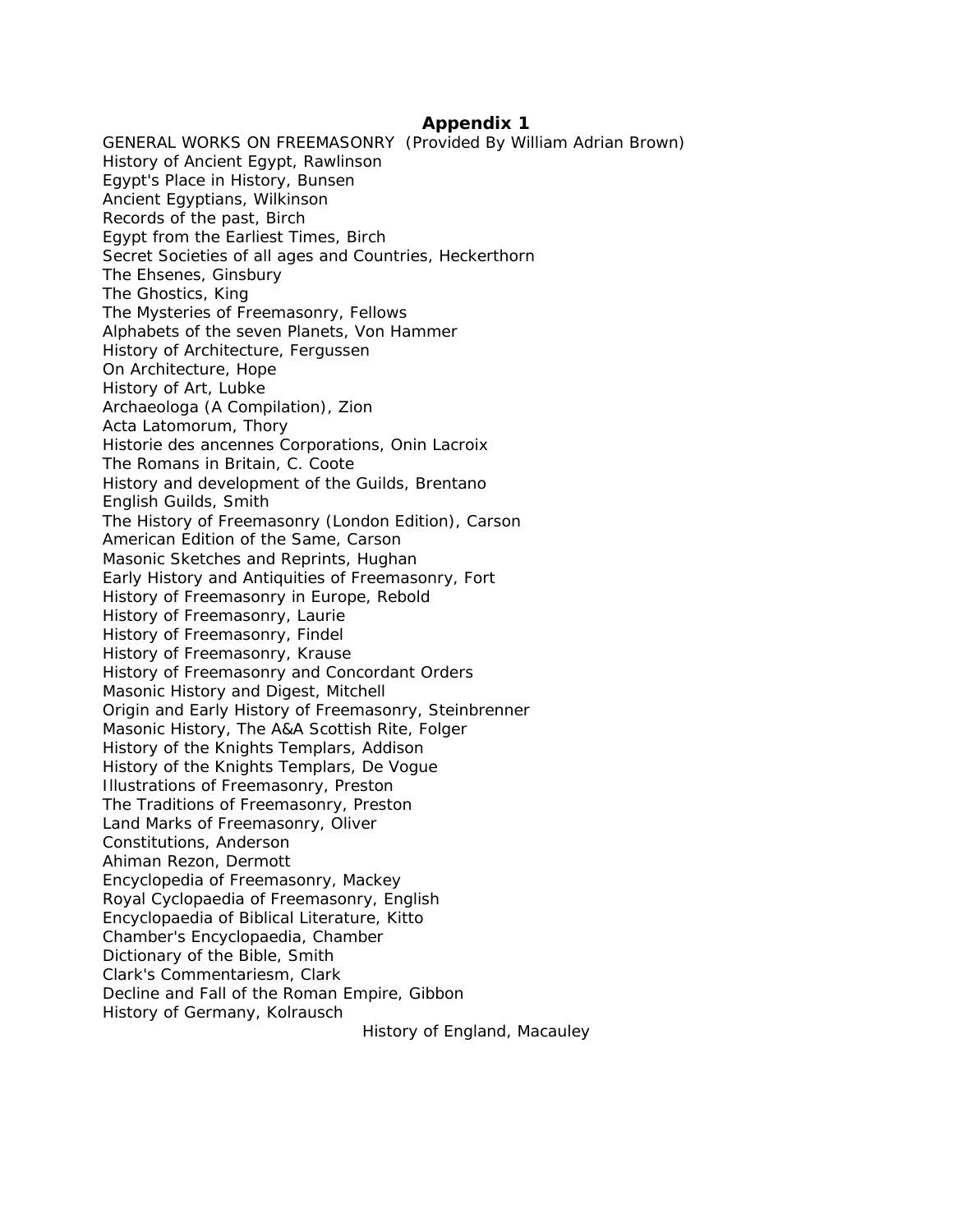## **Appendix 2**

## **MASONIC MAGAZINES AND LOCAL LODGE BULLETINS (Cited in Lynn Dumenil, "Freemasonry in American Culture")**

Acorn News (Oakland, California) American Freemason (Storm Lake, Iowa) American Mason (Washington, DC; also known as the Kraftsman) American Tyler (Detroit & Grand Rapids, Michigan; also known asTyler-Keystone) Brotherhood (New York) Builder (Anamosa, Iowa) Bulletin, San Francisco Bodies No. 1, A&ASR (San Francisco) CapitalNews Service (Washington, DC) Duluth Masonic Calendar (Duluth, Minnesota) Fellowship Forum (Washington, DC) Freemason (Los Angeles) Freemasonry and Eastern Star (Los Angeles; also known as Southwestern Freemason) Freemasons' Repository (Providence, Rhode Island) High Nooner (Chicago) High-Twelvian (Kansas City, Kansas) Illinois Freemason (Bloomington) Indiana Freemason (Franklin) Ivanhoe Masonic News (Kansas City, Missouri) Junior Warden (San Francisco) Kansas City Freemason (Kansas City, Kansas) Kraftsman (see American Mason) Live Oak Bulletin (Oakland, California) Masonic Advocate (Indianapolis, Indiana) Masonic Analyst (Portland, Oregon) Masonic Bulletin (Canton, Ohio) Masonic Bulletin (Cleveland, Ohio) Masonic Bulletin (Long Beach, California) Masonic Chronicle (Columbus, Ohio) Masonic Digest (Los Angeles) Masonic Herald (Rome, Georgia) Masonic Home Journal (Louisville, Kentucky) Masonic Monthly (San Francisco) Masonic Outlook (New York) Masonic Record (San Francisco) Masonic Review (Cincinnati, Ohio) Masonic Review (New York) Masonic Standard (New York) Masonic World (San Francisco) Master Mason (Washington, DC) Murad's Mirror (Burlington, Iowa) New Age Magazine (Washington, DC) New England Craftsman (Boston) Oklahoma Mason (McAlester, Oklahoma) Pacific Craftsman (San Francisco; also known as Pacific Lodge Bulletin) Pacific Mason (Seattle, Washington; also known as Pacific Freemason) Sciot Booster (Sacramento, California) Sciots Journal (San Francisco) Scottish Rite Bulletin (Duluth, Minnesota)